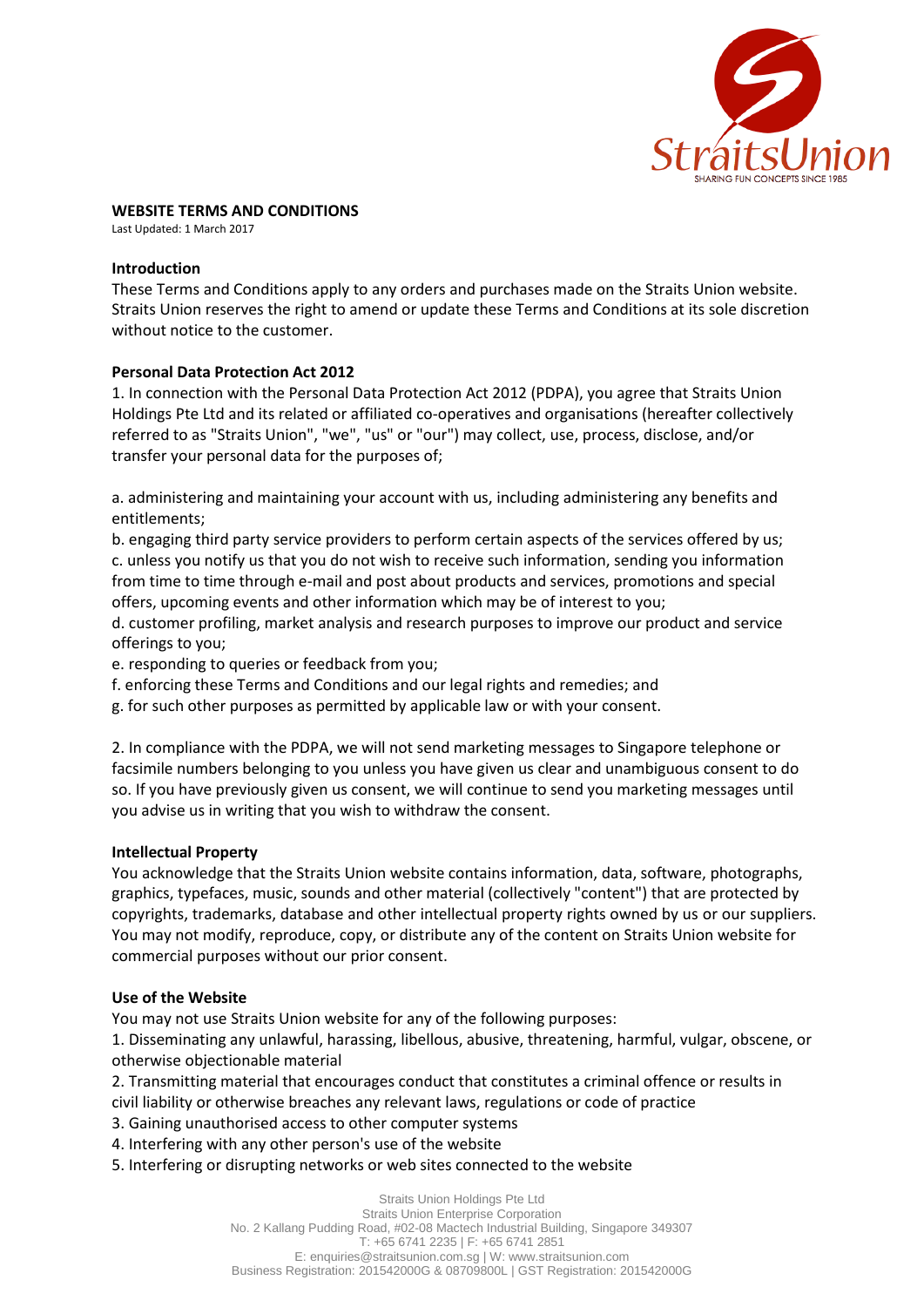

6. Making, transmitting or storing electronic copies of materials protected by copyright without the permission of Straits Union.

# **Website Availability**

Whilst all attempts will be made to ensure Straits Union website access is available all the time, occasionally the site may undergo repairs, maintenance or the introduction of new services. Straits Union website includes links to other websites or materials which are beyond its control.

# **Pricing and Product Information**

Whilst every effort is made to fulfil orders in terms of price, details and size through the Straits Union website, we expressly reserve the right to vary the price and other details of the products without notice. As much as Straits Union tries to reflect the actual product size, details and price, we are not liable for situation when they differ from the actual product.

The prices advertised on Straits Union website are meant for delivery shopping only and these prices may from time to time vary from those found at Straits Union stores. In circumstances where some products size and packaging differ from the description found on Straits Union, we expressly reserve the right to provide the nearest size/packaging for the product at the nearest price.

In the event of any price differentials between the online order billing and the final bill whether arising from substitutions, daily price changes, out-of-stock products, special price, mislabelling or mispricing, Straits Union reserves the right to adjust the final bill after the online bill is presented/conveyed to the customer and such adjustment shall be final.

Straits Union has made every effort to display the colours of our products that appear on the website as accurately as possible. However, as the actual colours you see will depend on your monitor, we cannot guarantee that your monitor's display of any colour will be accurate.

Straits Union shall not be liable to any customer/person for any loss, damage incurred or inconvenience suffered in the event Straits Union declines to fulfil an order for whatever reason including but not limited to an unforeseen circumstance (e.g. lack of availability, quantity or specification), as the case may be.

# **Product Unavailability**

In situations of stock unavailability, Straits Union reserves the right to proceed with the order accordingly. Here at Straits Union, we work towards bringing you a wholesome online experience. If any item you have ordered is not in this confirmation, it is with much regret to inform you that it is unavailable. Special offers are valid while stocks last. Traders are not allowed. We reserve the right to reject, and/or limit quantities on any orders received.

# **Exchange, Return and Refunds**

Should there be discrepancies in items received, kindly send us an email at enquiries@sraitsunion.com.sg or call us at +65 6741 2235. All issues must be reported within two working days of receiving the products.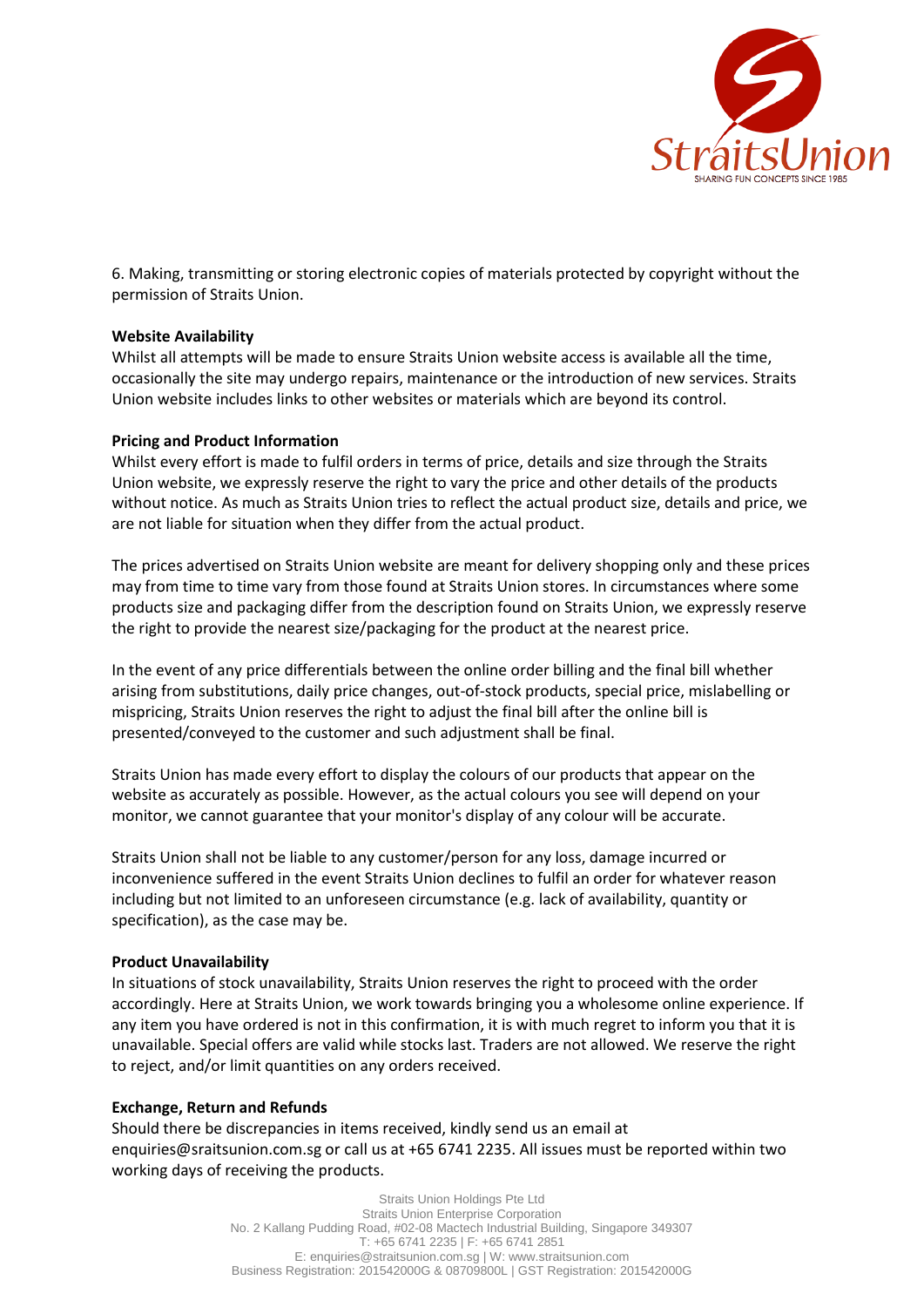

Refunds for product purchased under promotional offer will be based on the terms of the promotional price. Any special requests from customers for refunds and exchanges may require physical visit to office, after agreed and arranged between customers and Straits Union. Regrettably, gift items are non-exchangeable. This applies to hampers and all items purchased for a third party's consumption.

Discrepancies will be dealt in the following manner:

1. If any product proves to have been delivered in a damaged / defective condition or wrong items delivered, exchange of products / refund will be offset in the next order placed.

2. If additional/wrong or damaged products are delivered, Straits Union reserves rights to collect the products from customer.

3. If items are wrongly or short delivered by mistake, Straits Union reserves the rights to refund the difference or supply the correct / short delivered item upon customer's future order. 4. If item is damaged, Straits Union reserve the rights to request for photo evidence.

# **Delivery / Order Amendment**

Straits Union will only deliver your order to the front door at the stated delivery address. In an event where Straits Union has been notified to leave your order on your doorstep, we shall not be liable for any consequential, indirect or special damages or loss of whatever descriptions.

If there are any changes in the delivery address / contact details made between submission of order and delivery date, customers are to update us at least 24 hours prior to delivery. Should delay of delivery date and time be required, the order will be subjected to a surcharge of S\$12 (exclusive of GST). Requests for a delay in delivery date and time for bulk orders will be subjected to a surcharge of S\$25 (exclusive of GST).

No amendment to an order is allowed once order is processed. To add items, kindly create a second order within 48 hours prior to delivery and inform us via email.

All amendments if agreed to surcharge or cancellation of deliveries must be confirmed via a reply through email.

# **Order Cancellation**

The customer may cancel the order up to the point in time via email before Straits Union processes the order. After which, there would be a cancellation charge of S\$20 (exclusive of GST) imposed for each order cancelled.

No cancellation charges will be imposed if the customer provides us with the cancellation or amendment details at least three days prior to the agreed delivery timing (except for special bulk order arrangement).

# **Payment**

Payment information is transmitted through a secure payment channel using our secured server.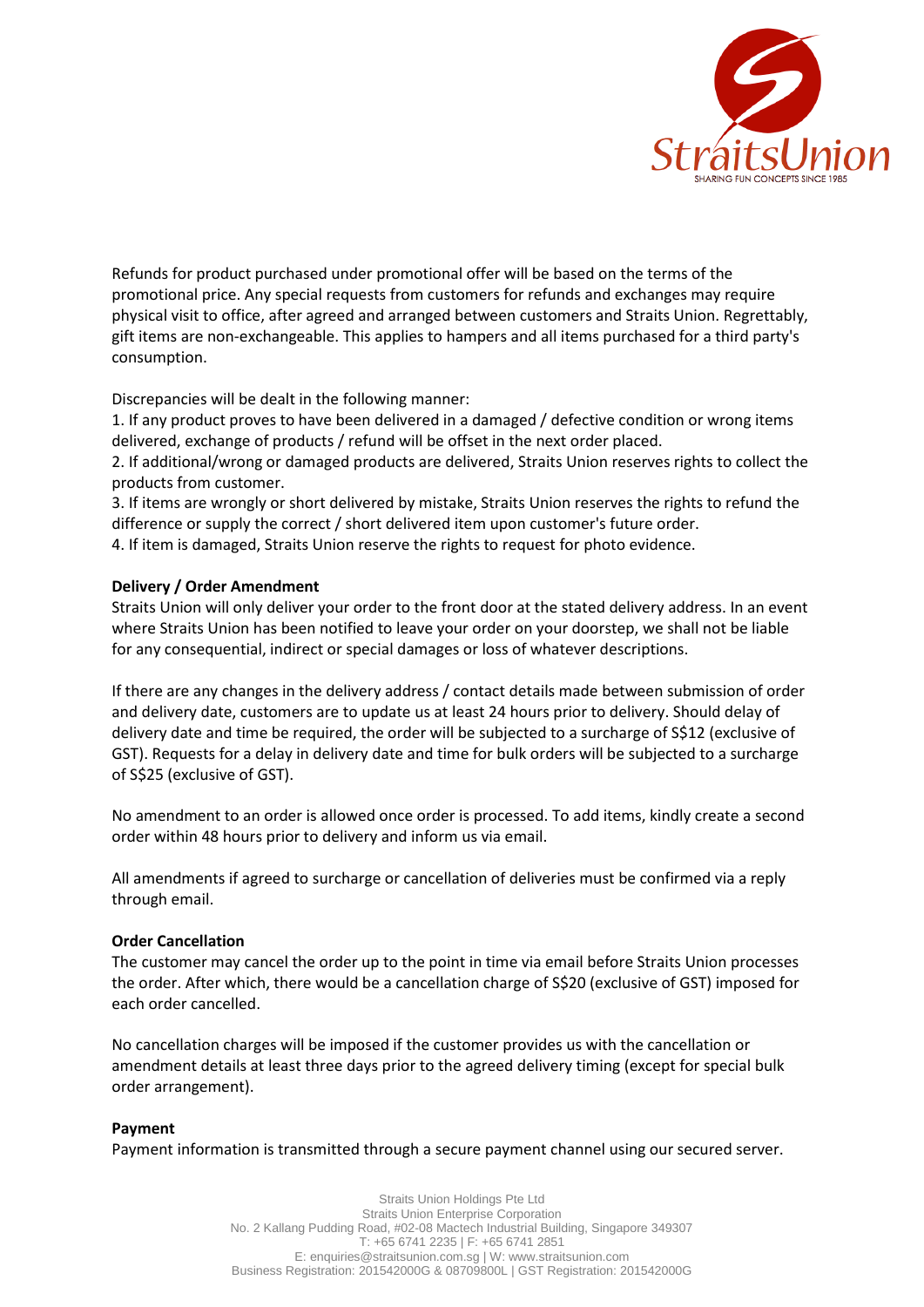

Once payment mode has been selected and order has been submitted, any changes on payment mode is not possible.

If corporate cheques require more lead time to issue, customers are to choose appropriate delivery dates or inform Straits Union within sufficient time frame of processing the order. We reserve rights to delay order or charge redelivery of S\$12 (exclusive of GST) if the cheque is not ready upon delivery.

Straits Union reserves the right to change the mode or method of payment for products offered online at any time by announcement via its website, email blasts and any other means of public communications.

# **Links**

Straits Union is not responsible for content of any other sites outside the Straits Union website. In addition, a link to another website does not mean that Straits Union endorses or accepts any responsibility for the content displayed on the other website.

#### **Warranties**

Straits Union expressly excludes all warranties, descriptions, representations or advice rendered as to the fitness or suitability for any purpose, tolerance to any conditions, similarity to sample, merchantability or otherwise of the product supplied to the fullest extent, permitted by law.

No agent or representative of Straits Union is authorised to make any warranty, representation or statements given as to the fitness or suitability for any purpose, tolerance to any condition, similarity to sample, merchantability or otherwise of the product supplied.

# **Limitation of Liabilities**

Straits Union shall not be liable for any consequential, indirect or special damages or loss of whatever descriptions. To the extent that Straits Union is liable in contract, tort or otherwise for any loss, damage or injury arising directly or indirectly from any defect in or non-compliance of the product or any other breach of Straits Union obligations hereunder, such liability shall not in any event exceed an amount equivalent to the price of the products.

Both Straits Union and the delivery company will not be held responsible for any damages or loss of products after delivery. The customer shall not use the product in any manner and/or for any purpose for which they are unsuited for and shall be responsible for using all necessary skill and care in handling and using the product.

The customer expressly agrees that Straits Union assumes no obligation or liability for any advice or information given with the products and Straits Union assumes no responsibility for any inaccuracy or misstatement of any such information. The customer assumes all risks connected with the use and storage of the Product.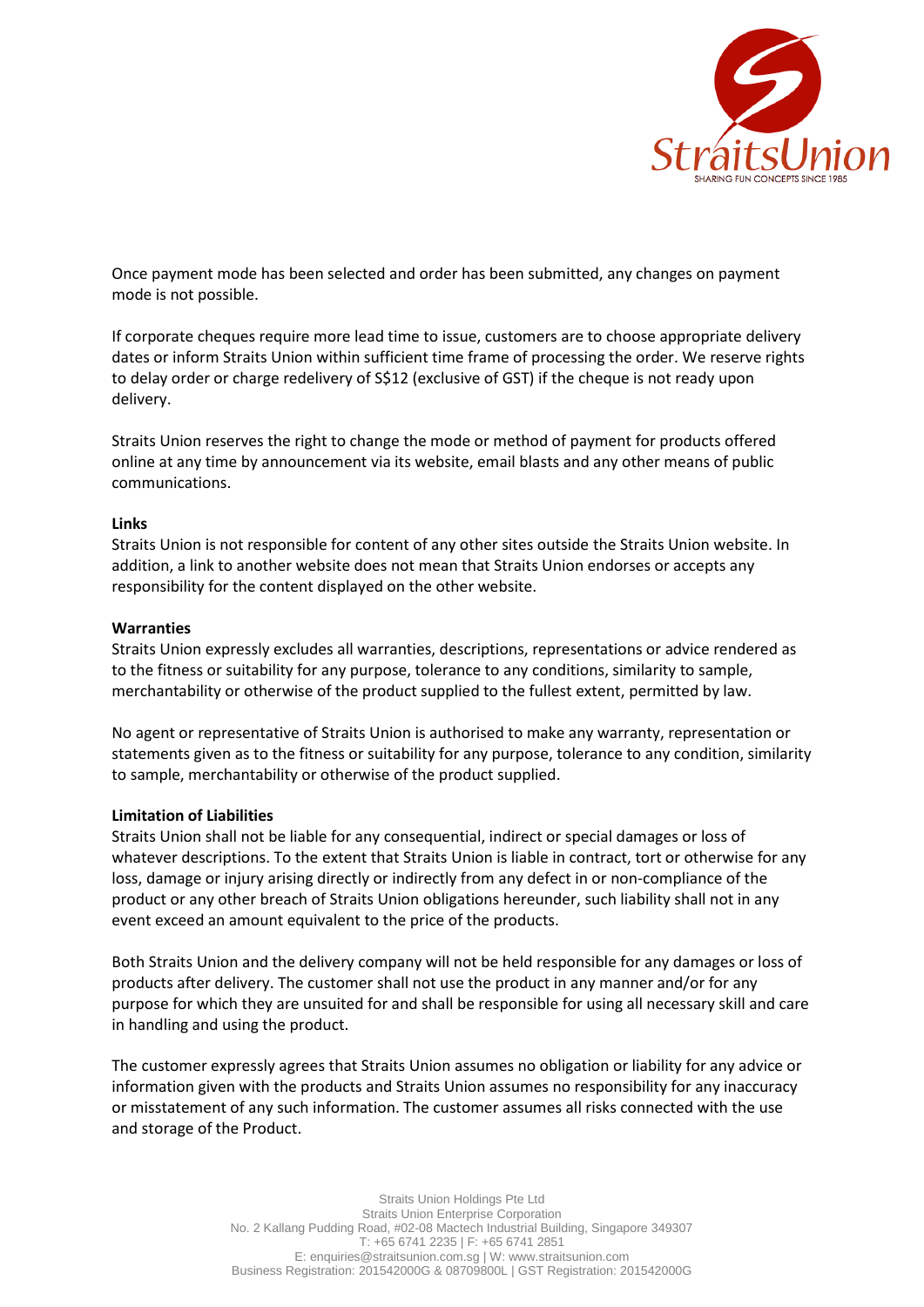

The customer unreservedly acknowledges and agrees that he/she assumes all risk in connection with the use of this site. Straits Union shall not be liable for any direct, indirect, consequential or punitive damage or loss of profits or loss of revenue however arising from the use of, access to the site.

# Without limitation to the foregoing:

This site and all information contained herein is provided on a "as is" without any implied or express warranty including of any implied warranty as to title, quality, merchantability, fitness for purpose, or non-infringement.

Before acting on the information found on Straits Union website, you may wish to confirm the facts that are important to your decision making. Product information on our website may be different from information on the products for a variety of reasons including such things as manufacturers' updates and changes.

Straits Union reserves the right to change or update information on any product on Straits Union website at any time without prior notice.

To the fullest extent permitted by law, Straits Union shall not be liable for any error or omission in the content of the site including any damage or injury arising out of or in connection with any access or use of the site whether such damage/injury is caused by failure of performance, error, omission, defect, delay in operation, computer virus, theft etc.

# **Colours**

Straits Union take great care to accurately display the colours of our products that appear on its website. However, we cannot guarantee that your monitor's display of any colour will be as accurate as the actual product colour.

# **Third Party Sites**

There may be occasions when materials on or of third parties are provided on Straits Union website. Straits Union is not responsible for the content and activities of any third party site linked from and beyond Straits Union site. Your visit or use of any third party site linked from Straits Union is entirely at your own risk.

# **Promotional Codes**

Promotional codes are valid for a limited or specified period only and Straits Union reserves the right to modify, cancel or discontinue them at any time on the Straits Union website, without any notice.

Promotional codes are not transferable and not redeemable for cash. Each promotional code has its own qualifying terms. It is void where prohibited by law. All offers are subject to availability and while stocks last.

Straits Union shall not be liable to any customer for any financial loss arising out of the refusal, cancellation or withdrawal of any order for any reason.